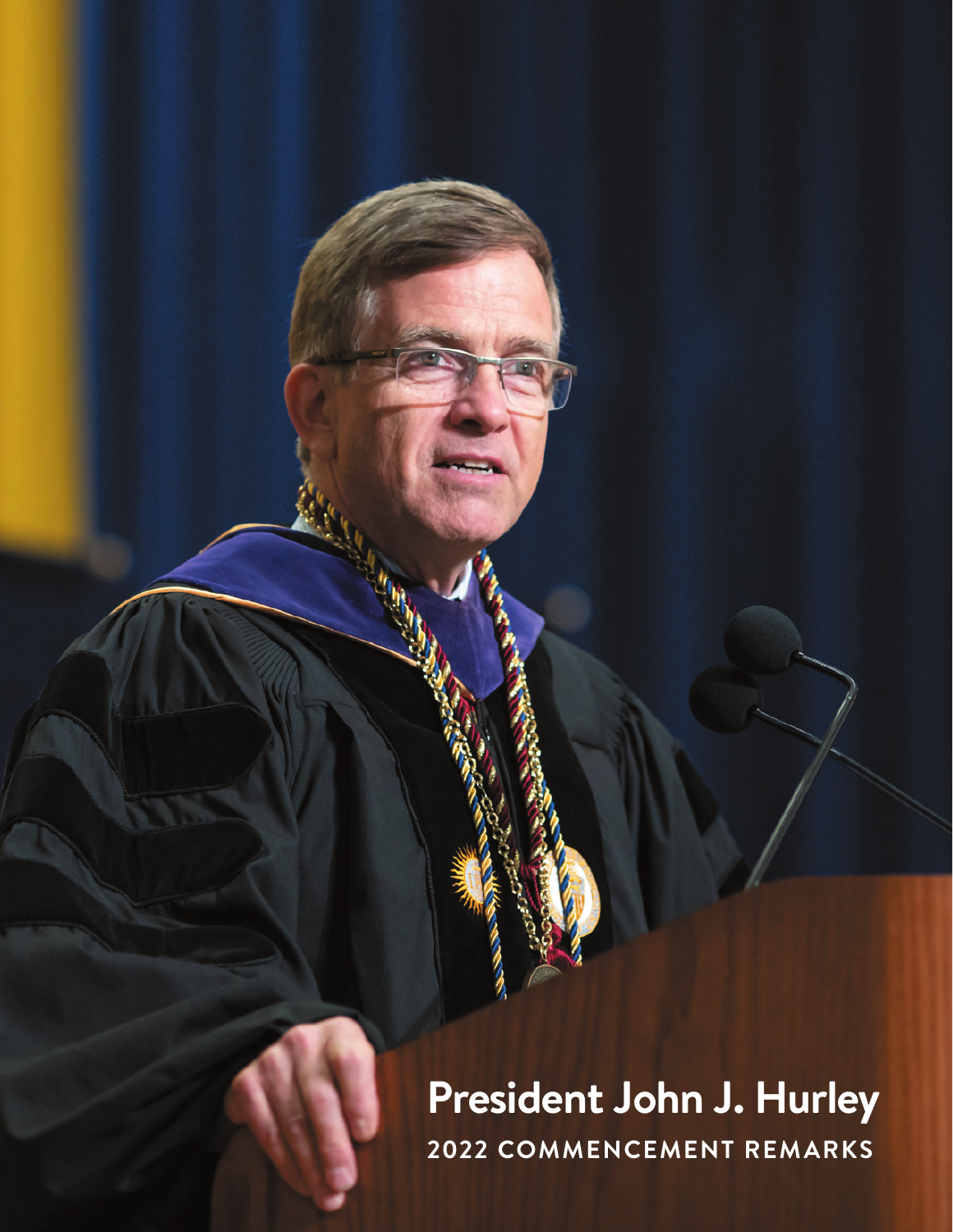On behalf of your faculty and staff at Canisius and your families and friends, I want to extend my sincere congratulations to you, the Canisius College class of 2022!

Commencement is a time of great personal triumph and celebration. As St. Paul writes, you have run the race and have competed well. And you have now received your Canisius College diploma. We, your families, friends, faculty and administrators applaud you.

So, graduates, your career at Canisius is now complete, and we send you out into a very challenging world. I do not need to remind this class of what you endured throughout the pandemic. I salute you for your perseverance! As we commend everyone's tenacity and creativity throughout this time, we also mourn the loss of more than one million lives in the United States from Covid-19.

We recognized today the courage and commitment of Ukraine's president Volodymyr Zalenskyy, in absentia, for his bravery in leading his country against an unprovoked invasion by Russian forces, a move that has evoked memories of the terror of World War II.

And then last weekend, the horrific, racially-motivated massacre at our local Tops Market, just a few short blocks from this campus, has terrorized a community and brought into sharp focus, once again, that our struggle for racial justice and equality in our nation and sadly, in our city, is far from complete.

Graduates, I am afraid that the stark and painful realities of our world are immediately in front of you. Peace has been shattered in the Ukraine, and it remains elusive on nearly every continent. Millions of innocent people are victims of war and violence, forced to become migrants and refugees seeking safety in a foreign land. We are infected with the sins of racism, hatred and intolerance. The health of our planet and its inhabitants has never been more threatened. And we are hostages to a world of social media that has warped traditional notions of true and false, good and evil, right and wrong.

When the going gets tough - and believe me, the going has gotten very tough - you may be tempted to throw up your hands and conclude that the challenges are too great, or that there is little that one person can do to make a difference. And you may wonder today, what do we expect of you, graduates of a Catholic and Jesuit college like Canisius? What does the world expect of you?

Rest assured that your Canisius Jesuit education makes you a very different kind of person. Our world so desperately needs Canisius graduates. You graduates have learned to be critical thinkers, analytical readers, effective writers, and persuasive communicators. Your education has taught you to understand morality and ethics, and to embrace the search for truth. You have discovered the value of deep and long-lasting friendships. Your social consciousness has been awakened and developed; the diplomas you received today certify that you are indeed men and women for and with others. And, we hope, you have learned what St. Ignatius Loyola himself learned - that life is all about the search for God, and it is the process of that search that transforms lives.

Fr. Peter Hans Kolvenbach, a former Jesuit Superior General, once said that the real measure of our Jesuit universities lies in who our students become. The real measure of Canisius College lies in who you – our graduates – become. It's an obligation that comes with your Canisius diploma. Fr. Kolvenbach said that we should educate students for a well-educated solidarity, whose hearts are touched by direct personal involvement with innocent suffering, and whose contact with the gritty reality of the world cause them to feel it, think about it critically, respond to its suffering, and engage it constructively. This is the essence of the promotion of justice in the world.